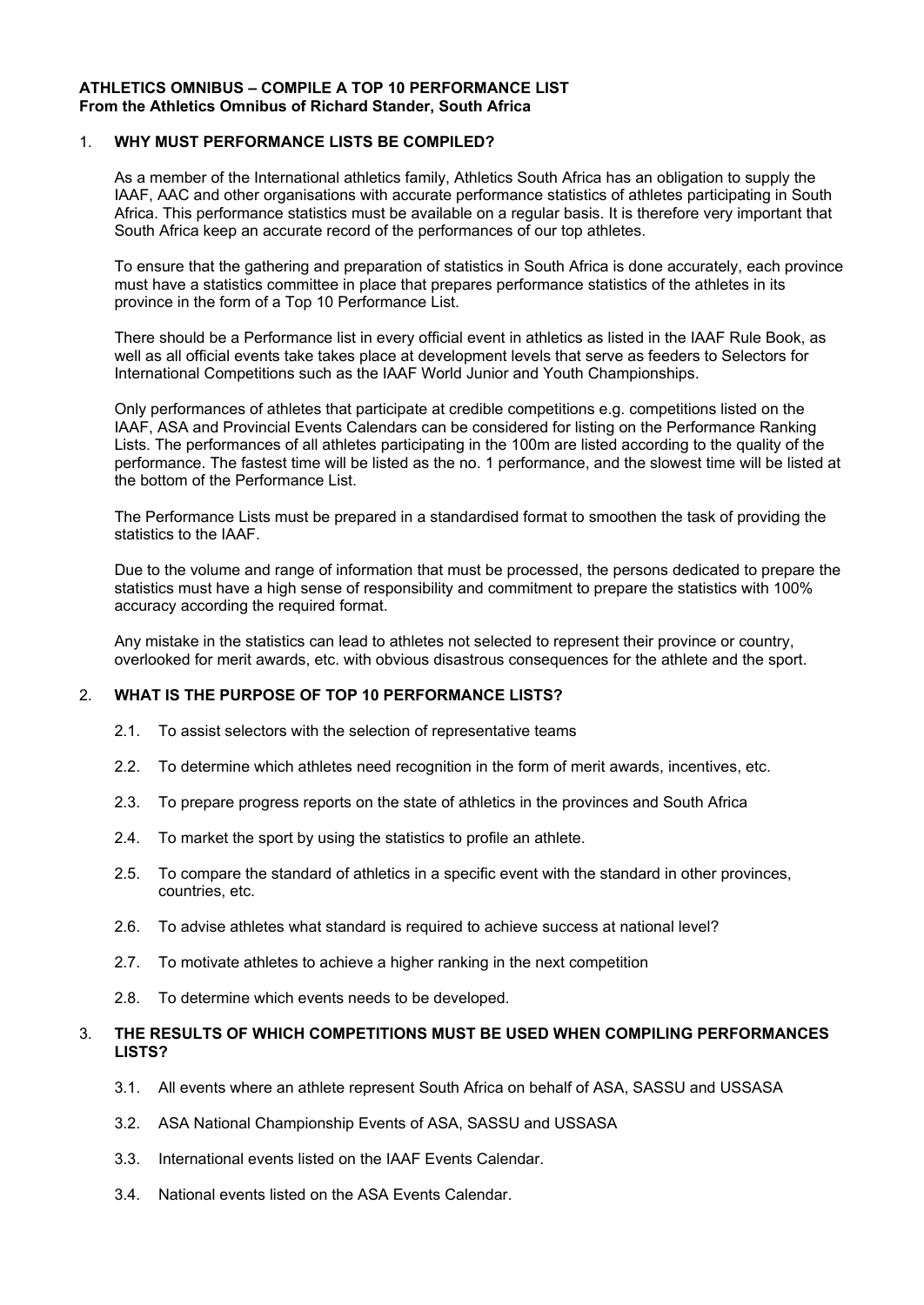- 3.5. All National and International Marathon Events
- 3.6. All meetings during window periods to qualify for ASA Teams
- 3.7. Provincial Championship Events of ASA, SASSU and USSASA
- 3.8. Regional Championship Events of ASA, SASSU and USSASA
- 3.9. Club league meetings listed on the Provincial Events Calendar

#### 4. **WHO MUST COMPILE AND MAINTAIN PERFORMANCE LISTS?**

- 4.1. ASA must compile and maintain a performance lists of the Top 10 Athletes in every event in South Africa. This list will be called the "ASA Top 10 Performance List".
- 4.2. Each Province must compile and maintain a performance lists of the Top 10 Athletes in every event in its province. This list will be called the "Provincial Top 10 Performance List".

#### 5. **WITH REFERENCE TO THE TABLE BELOW, EACH COLUMN OF THE TOP 10 PERFORMANCE LISTS SHOULD BE COMPLETED AS FOLLOWS:**

- 5.1. Column 1 indicates the ranking of the athlete
- 5.2. **Perform.** indicates the performance of the athlete e.g. 45,99 for an 400m athlete
- 5.3. **Wind** indicates the Wind Reading at the time of the event e.g. + 1,71 or 0,4. It is only relevant to the following events: 80m - 200m, 70m - 300m Hurdles, Long Jump and Triple Jump.
- 5.4. Wind reading symbols used:
	- 5.4.1. +1 = The + symbol means a wind from behind during the competition (the wind assisted the athlete) and the 1 means the wind speed was l metre per second.
	- 5.4.2. -2 = The symbol means a wind from the front during the competition (the wind disadvantaged the athlete) and the 2 means the wind speed was 2 metre per second.
	- 5.4.3. nwr implies no wind reading (The reading is not official and can not be used for selection purposes)
- 5.5. **Pos.** indicates the position of the athlete in the race e.g. 3sf (3 = position; sf = semi-final)
- 5.6. Symbols used:
	- 5.6.1. 4h The athlete was  $4<sup>th</sup>$  in the heat when the performance was recorded
	- 5.6.2. 1Q The athlete was 1<sup>st</sup> in the qualifying round when the performance was recorded
	- 5.6.3. 2 qf. The athlete was  $2^{nd}$  in the quarter final when the performance was recorded
	- 5.6.4. 3f The athlete was  $3<sup>rd</sup>$  in the final when the performance was recorded
	- 5.6.5. + Intermediate time in longer races e.g. 1500m time during a 1 mile race
	- 5.6.6. = A tie between two or more athletes
	- 5.6.7. A A performance at 1000m or higher<br>5.6.8. D Performance during a decathlon co
	-
	- 5.6.8. D Performance during a decathlon competition<br>5.6.9. O A performance during an octathlon competition 5.6.9. O A performance during an octathlon competition
	- 5.6.10. H A performance during a heptathlon competition
	- 5.6.11. P A performance during a pentathlon competition
	- 5.6.12. Exh A time during an exhibition event
	- 5.6.13. i A performance in an indoor competition
	- 5.6.14. mx A performance during a mixed men's and women's competition
	- 5.6.15. pb The athletes personal best performance
	- 5.6.16. w A wind assisted performance
	- 5.6.17. \* A performance converted form yards to metres
- 5.7. **First name** in full indicates the full first name of the athlete e.g. Mandla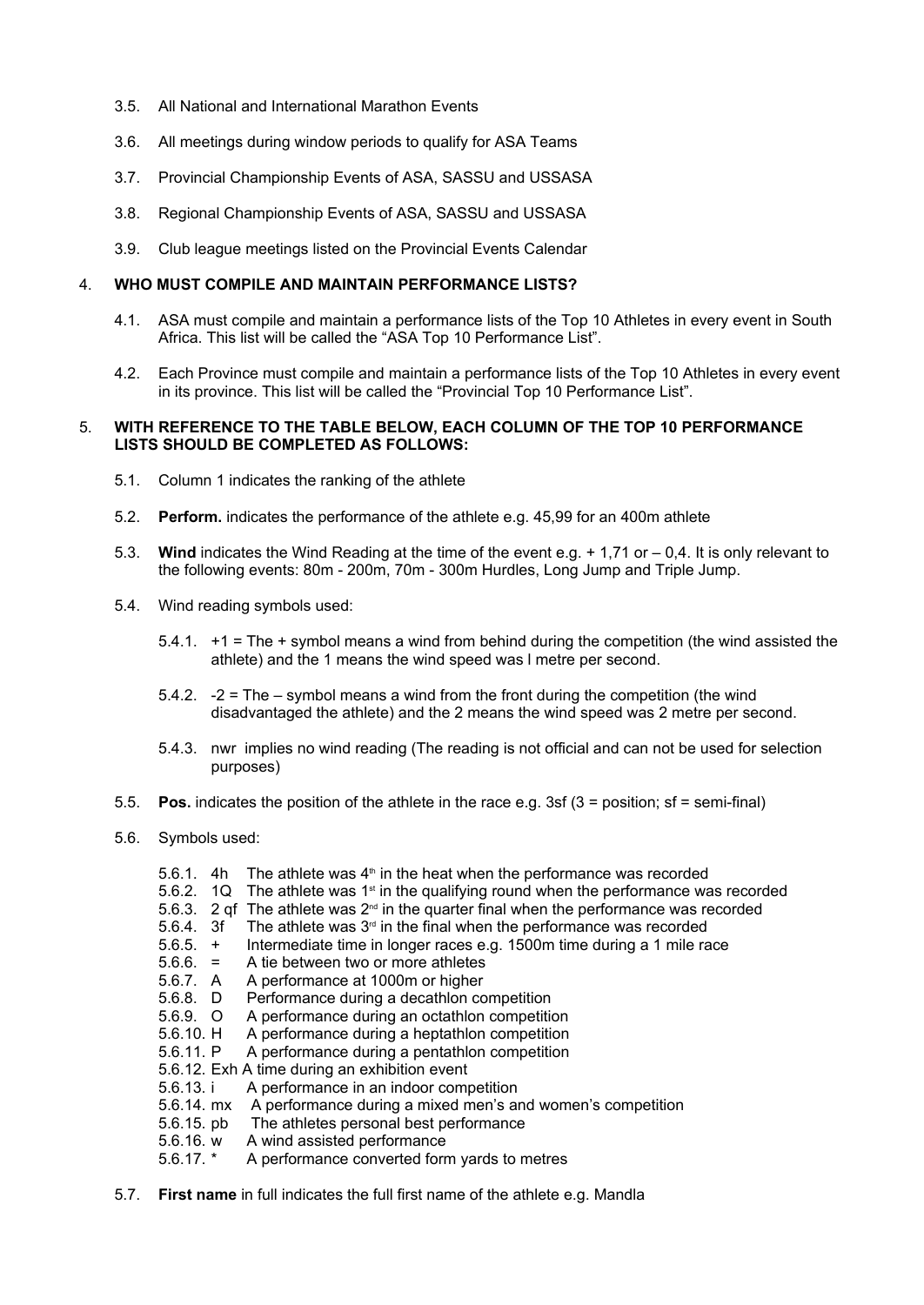- 5.8. **Surname** indicates the Surname of the athlete e.g. Nkosi
- 5.9. **Prov.** Indicates the province where the athlete is licensed
- 5.10. **Birth** indicates the date of birth in the following order: 01/10/1973
- 5.11. **Venue** indicates the venue where the performance took place e.g. Bala Bala
- 5.12. **Date performed** indicates the date that the performance took place e.g. 15/03/2002
- 5.13. **EVENT INDICATES** e.g. 400m
- 5.14. **WEIGHT/HEIGHT** indicates the weight of the implement or equipment e.g. a 4kg implement was used for Shot Put Youth Girls or the height of the hurdle implement was 91,4cm in the 110m Hurdles for Youth Boys
- 5.15. **GENDER CATEGORY** indicates e.g. Senior Men or Women; Junior Men or Women; Youth Boys or Girls
- 5.16. **AGE CATEGORY** indicates e.g. Senior; u/23; u/20; u/18; u/16; u14; u12; u/10

| <b>EVENT:</b><br>100m |          |         | <b>WEIGHT/HEIGHT:</b><br>ΝA |            | <b>GENDER CATEGORY:</b><br><b>JUNIOR MEN</b> |            |              | <b>AGE CATEGORY:</b><br>U/20 |        |  |
|-----------------------|----------|---------|-----------------------------|------------|----------------------------------------------|------------|--------------|------------------------------|--------|--|
|                       | Perform. | Wind    | Pos                         | First name | Surname                                      | Prov       | <b>Birth</b> | Venue                        | Date   |  |
|                       | 10.46    | $-.0.0$ | 4                           | Paul       | Gorries                                      | EP.        | 280281       | Potchefstroom                | 050299 |  |
|                       | 10.56    | $+1.5$  | 1s                          |            | Gorries                                      |            |              | Germiston                    | 070499 |  |
|                       | 10.58    | $-0.6$  |                             |            | Gorries                                      |            |              | Germiston                    | 070499 |  |
| $\overline{2}$        | 10.61    | $-0.6$  | $\overline{2}$              | Colin      | <b>Dreyer</b>                                | <b>BOL</b> | 140680       | Germiston                    | 070499 |  |
| 3                     | 10.62    | $+1.5$  | 2s                          | Deon       | Du Toit                                      | WP         | 110680       | Germiston                    | 070499 |  |
|                       | 10.66    | $-0.6$  | 3                           |            | Du Toit                                      |            |              | Germiston                    | 070499 |  |
|                       | 10.69    | $-.0.0$ | 5                           |            | Gorries                                      |            |              | Port Elizabeth               | 220299 |  |
| 4                     | 10.75    | $-0.6$  | 4                           | Malcolm    | Thonga-Hopps                                 | <b>AGN</b> | 170180       | Germiston                    | 070499 |  |
| 5                     | 10.78    | $+1.4$  | 1s                          | Daniel     | Mahlangu                                     | MP         | 070681       | Pretoria                     | 270399 |  |
| 6                     | 10.81    | $-0.6$  | 5                           | Clint      | Hendrickse                                   | <b>BOL</b> | 181280       | Germiston                    | 070499 |  |
| 7                     | 10.82    | $+0.6$  | 6                           | Johan      | Hurn                                         | <b>NWN</b> | 170781       | Germiston                    | 070499 |  |
| 8                     | 10.85    | $+0.4$  |                             | Alwyn      | Myburgh                                      | VT         | 131080       | Germiston                    | 200399 |  |
| 9                     | 10.86    | $+1.5$  | 3s                          | Petri      | v Blommestein                                | <b>AGN</b> | 260180       | Germiston                    | 070499 |  |
| 10                    | 10.86    | $+1.5$  | 2h                          | Andre      | <b>Hendricks</b>                             | <b>SWD</b> | 231181       | Germiston                    | 070499 |  |

# **EXAMPLE OF A NATIONAL TOP 10 PERFORMANCE LIST**

Hand timed (No wind information)

| 10.6 |  | Clinton | Venter         | MP         | 140480 | Secunda  | 130399 |
|------|--|---------|----------------|------------|--------|----------|--------|
| 10.6 |  | Daniel  | Mahlangu       | <b>MP</b>  | 070681 | Secunda  | 130399 |
| 10.8 |  | Johan   | Swartz         | MP         | 300181 | Secunda  | 130399 |
| 10.9 |  | Johan   | / Loggerenberg | MP         | 270280 | Secunda  | 130399 |
| 10.8 |  | Don     | ⊺reebv         | <b>AGN</b> | 220981 | Pretoria | 130399 |

#### Wind assisted (Allowance: + 2.00)

| 40E<br>U.ວວ  | ᆠ<br>.J.Z |   | Colir | Drever                       | <b>BOL</b> | 40680، | /vɑieskraal | 300199 |
|--------------|-----------|---|-------|------------------------------|------------|--------|-------------|--------|
| 10.07<br>U.O | ᆠ<br>.    |   | Clint | Hendrickse                   | <b>BOL</b> | 181280 | Parow       | 160199 |
| 10.78        | . .       | - | Petri | $\sim$<br><b>Blommestein</b> | <b>AGN</b> | 260180 | Pretoria    | 130299 |

#### No wind-readings available

| 10.69 |    | Henry   | van Wyngaardt   | CGA        | 140480 | Roodepoort | 130399 |
|-------|----|---------|-----------------|------------|--------|------------|--------|
| 10.70 | 2s | Malcolm | Thonga Hopps    | <b>AGN</b> | 170180 | Germiston  | 060499 |
| 10.74 | 3s | Clint   | Hendrickse      | <b>BOL</b> | 181280 | Germiston  | 060499 |
| 10.78 |    | Ruan    | Veldman         | <b>CGA</b> | 210681 | Roodepoort | 130399 |
| 10.80 |    | Johan   | <b>Hurn</b>     | <b>NWN</b> | 170781 | Germiston  | 070499 |
| 10.81 |    | Kelvin  | Gwexela         | VT         | 210381 | Roodepoort | 130399 |
| 10.82 |    | Malcolm | Thonga<br>Hopps | <b>AGN</b> | 170180 | Germiston  | 050399 |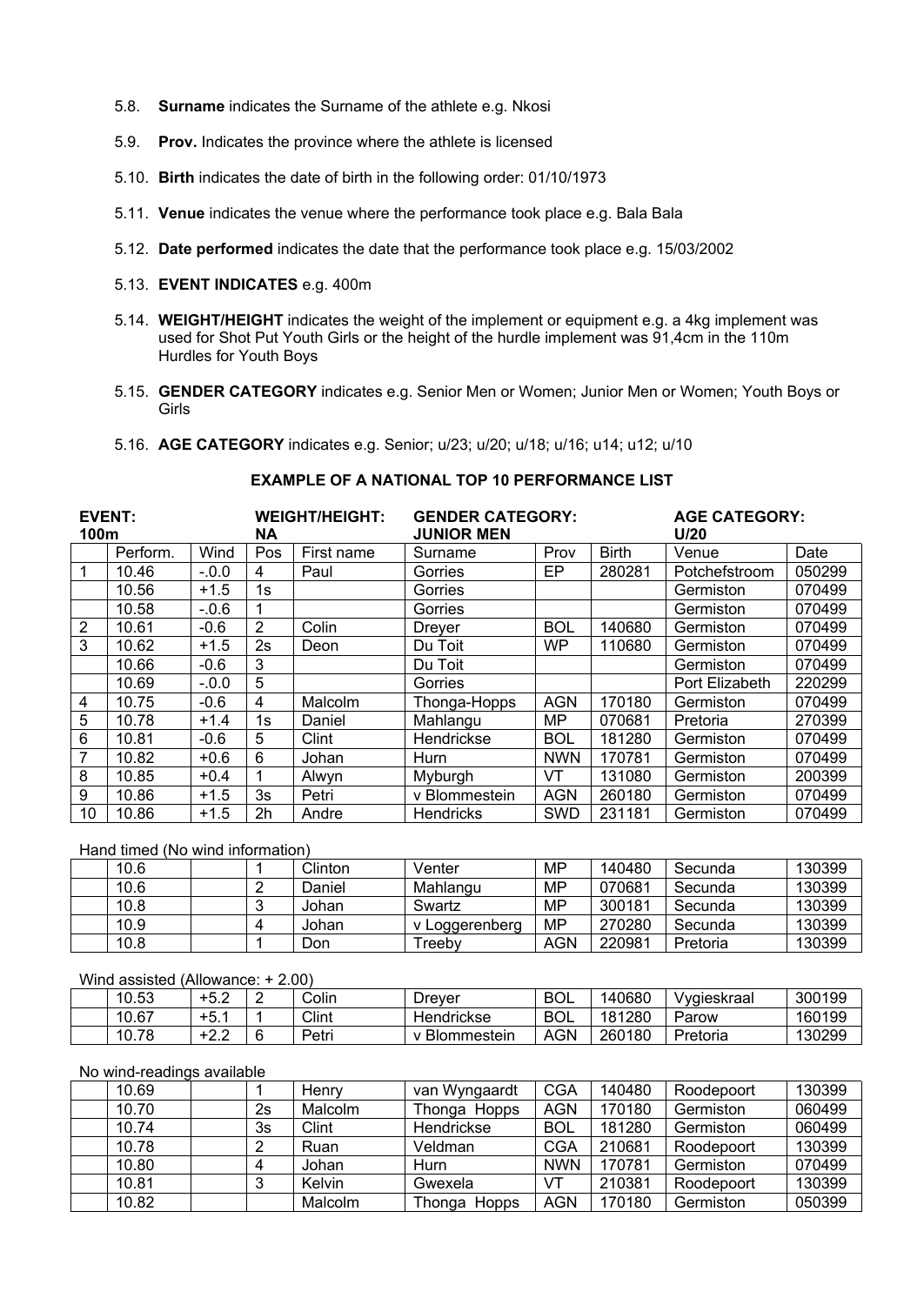## 6. **TOP 10 PERFORMANCES SHOULD BE RECORDED OF THE FOLLOWING EVENTS:**

| <b>EVENT</b>             | <b>AGE CATEGORY</b>     |                         |                         |                         |                         |                         |                         |                                         |
|--------------------------|-------------------------|-------------------------|-------------------------|-------------------------|-------------------------|-------------------------|-------------------------|-----------------------------------------|
|                          | SUB-YOUTH               |                         |                         | YOUTH                   |                         | <b>JUNIOR</b>           |                         | <b>SENIOR</b>                           |
|                          | U/16<br>M               | W                       | M                       | U/18<br>W               | M                       | U/20<br>W               | M                       | $\boldsymbol{\mathsf{W}}$               |
| 80m                      |                         |                         |                         |                         |                         |                         |                         |                                         |
| 100m                     | $\checkmark$            | $\checkmark$            | $\checkmark$            | $\checkmark$            | $\checkmark$            | $\checkmark$            | $\checkmark$            | $\checkmark$                            |
| 200m                     | $\overline{\checkmark}$ | $\overline{\checkmark}$ | $\overline{\checkmark}$ | $\overline{\checkmark}$ | $\overline{\checkmark}$ | $\overline{\checkmark}$ | $\checkmark$            | $\overline{\checkmark}$                 |
| 400m                     | $\overline{\checkmark}$ | $\overline{\checkmark}$ | $\checkmark$            | $\checkmark$            | $\overline{\checkmark}$ | $\checkmark$            | $\checkmark$            | $\overline{\checkmark}$                 |
| 800m                     | $\overline{\checkmark}$ | $\overline{\checkmark}$ | $\overline{\checkmark}$ | $\overline{\checkmark}$ | $\overline{\checkmark}$ | $\overline{\checkmark}$ | $\overline{\checkmark}$ | $\overline{\checkmark}$                 |
| 1200m                    |                         |                         |                         |                         |                         |                         |                         |                                         |
| 1500m                    | $\checkmark$            | $\checkmark$            | $\checkmark$            | $\checkmark$            | $\checkmark$            | $\checkmark$            | $\checkmark$            | $\checkmark$                            |
| 3000m                    | $\overline{\checkmark}$ | $\overline{\checkmark}$ | $\overline{\checkmark}$ | $\overline{\checkmark}$ |                         | $\checkmark$            |                         |                                         |
| 5000m                    |                         |                         |                         |                         | $\checkmark$            | $\checkmark$            | $\checkmark$            | $\checkmark$                            |
| 10000m                   |                         |                         |                         |                         | $\overline{\checkmark}$ |                         | $\overline{\checkmark}$ | $\overline{\checkmark}$                 |
| 70m H                    |                         |                         |                         |                         |                         |                         |                         |                                         |
| $75m$ H                  |                         |                         |                         |                         |                         |                         |                         |                                         |
| 80m H                    |                         |                         |                         |                         |                         |                         |                         |                                         |
| 90m H                    |                         | $\checkmark$            |                         |                         |                         |                         |                         |                                         |
| 100mH                    | $\checkmark$            |                         |                         | $\checkmark$            |                         | $\checkmark$            |                         | $\checkmark$                            |
| 110mH                    |                         |                         | $\checkmark$            |                         | $\checkmark$            |                         | $\checkmark$            |                                         |
| 200m H                   |                         |                         |                         |                         |                         |                         |                         |                                         |
| $300m$ H                 | $\checkmark$            | $\checkmark$            |                         |                         |                         |                         |                         |                                         |
| 400mH                    |                         |                         | $\checkmark$            | $\checkmark$            | $\checkmark$            | $\checkmark$            | $\checkmark$            | $\checkmark$                            |
| 1500m Sc                 | $\checkmark$            |                         |                         |                         |                         |                         |                         |                                         |
| 2000m Sc                 |                         |                         | $\checkmark$            |                         |                         |                         |                         |                                         |
| 3000m Sc                 |                         |                         |                         |                         | $\checkmark$            | $\checkmark$            | $\checkmark$            | $\checkmark$                            |
| 4 x100m relay            | $\checkmark$            | $\checkmark$            | $\checkmark$            | $\checkmark$            | $\overline{\checkmark}$ | $\checkmark$            | $\checkmark$            | $\overline{\checkmark}$                 |
| 4 x 400m relay           |                         |                         |                         |                         | $\overline{\checkmark}$ | $\overline{\checkmark}$ | $\overline{\checkmark}$ | $\overline{\checkmark}$                 |
| 1000m Medley Relay       | $\checkmark$            | $\checkmark$            | $\checkmark$            | $\checkmark$            |                         |                         |                         |                                         |
| Long Jump                | $\overline{\checkmark}$ | $\overline{\checkmark}$ | $\checkmark$            | $\checkmark$            | $\checkmark$            | $\checkmark$            | $\checkmark$            | $\checkmark$                            |
| High Jump                | $\overline{\checkmark}$ | $\overline{\checkmark}$ | $\checkmark$            | $\checkmark$            | $\overline{\checkmark}$ | $\checkmark$            | $\checkmark$            | $\overline{\checkmark}$                 |
| <b>Triple Jump</b>       |                         |                         | $\checkmark$            | $\checkmark$            | $\overline{\checkmark}$ | $\checkmark$            | $\checkmark$            | $\overline{\checkmark}$                 |
| Pole Vault               | $\checkmark$            | $\checkmark$            | $\checkmark$            | $\checkmark$            | $\overline{\checkmark}$ | $\checkmark$            | $\checkmark$            | $\overline{\checkmark}$                 |
| Shot Put                 | $\overline{\checkmark}$ | $\overline{\checkmark}$ | $\checkmark$            | $\checkmark$            | $\overline{\checkmark}$ | $\overline{\checkmark}$ | $\checkmark$            | $\overline{\checkmark}$                 |
| <b>Discus Throw</b>      | $\checkmark$            | $\checkmark$            | $\checkmark$            | $\checkmark$            | $\overline{\checkmark}$ | $\checkmark$            | $\checkmark$            | $\checkmark$                            |
| Javelin Throw            | $\overline{\checkmark}$ | $\overline{\checkmark}$ | $\checkmark$            | $\checkmark$            | $\overline{\checkmark}$ | $\overline{\checkmark}$ | $\checkmark$            | $\sqrt{}$                               |
|                          | $\overline{\checkmark}$ | $\overline{\checkmark}$ | $\checkmark$            | $\overline{\checkmark}$ | $\checkmark$            | $\overline{\checkmark}$ | $\overline{\checkmark}$ | $\overline{\checkmark}$                 |
| Hammer Throw             |                         | ✓                       |                         |                         |                         |                         |                         |                                         |
| Pentathlon<br>Heptathlon | $\checkmark$            |                         |                         | $\checkmark$            |                         | $\checkmark$            |                         | $\checkmark$                            |
|                          |                         |                         | $\checkmark$            |                         |                         |                         |                         |                                         |
| Octathlon                |                         |                         |                         |                         | $\checkmark$            |                         | $\checkmark$            |                                         |
| Decathlon                |                         |                         |                         |                         |                         |                         |                         |                                         |
| 1500m Race Walk          |                         | $\checkmark$            |                         | $\checkmark$            |                         |                         |                         |                                         |
| 5km Race Walk            | $\checkmark$            |                         |                         |                         | $\checkmark$            | $\checkmark$            |                         |                                         |
| 10 km Race Walk          |                         |                         | $\checkmark$            |                         |                         |                         |                         |                                         |
| 20 km Race Walk          |                         |                         |                         |                         |                         |                         | $\checkmark$            | $\checkmark$<br>$\overline{\checkmark}$ |
| 50 km Race Walk          |                         |                         |                         |                         |                         |                         | $\overline{\checkmark}$ |                                         |
| 5km Road Race            |                         |                         |                         |                         |                         |                         |                         |                                         |
| 10 km Road Race          |                         |                         |                         |                         | $\checkmark$            | $\checkmark$            | $\checkmark$            | $\checkmark$                            |
| 21,1 km Road Race        |                         |                         |                         |                         | $\overline{\checkmark}$ | $\overline{\checkmark}$ | $\checkmark$            | $\checkmark$                            |
| Marathon Road Race       |                         |                         |                         |                         |                         |                         | $\checkmark$            | $\checkmark$                            |

## 7. **HOW TO SET UP A NETWORK OF STATISTICS RESOURCES**

- 7.1. Gather contact details of all provincial statistics committees as well as the statistics committees of associate members.
- 7.2. Establish a working relationship with the statistics committees to send statistics to competitions at provincial, regional and zonal level to ASA.
- 7.3. Standardise the format of submitting statistics to ASA.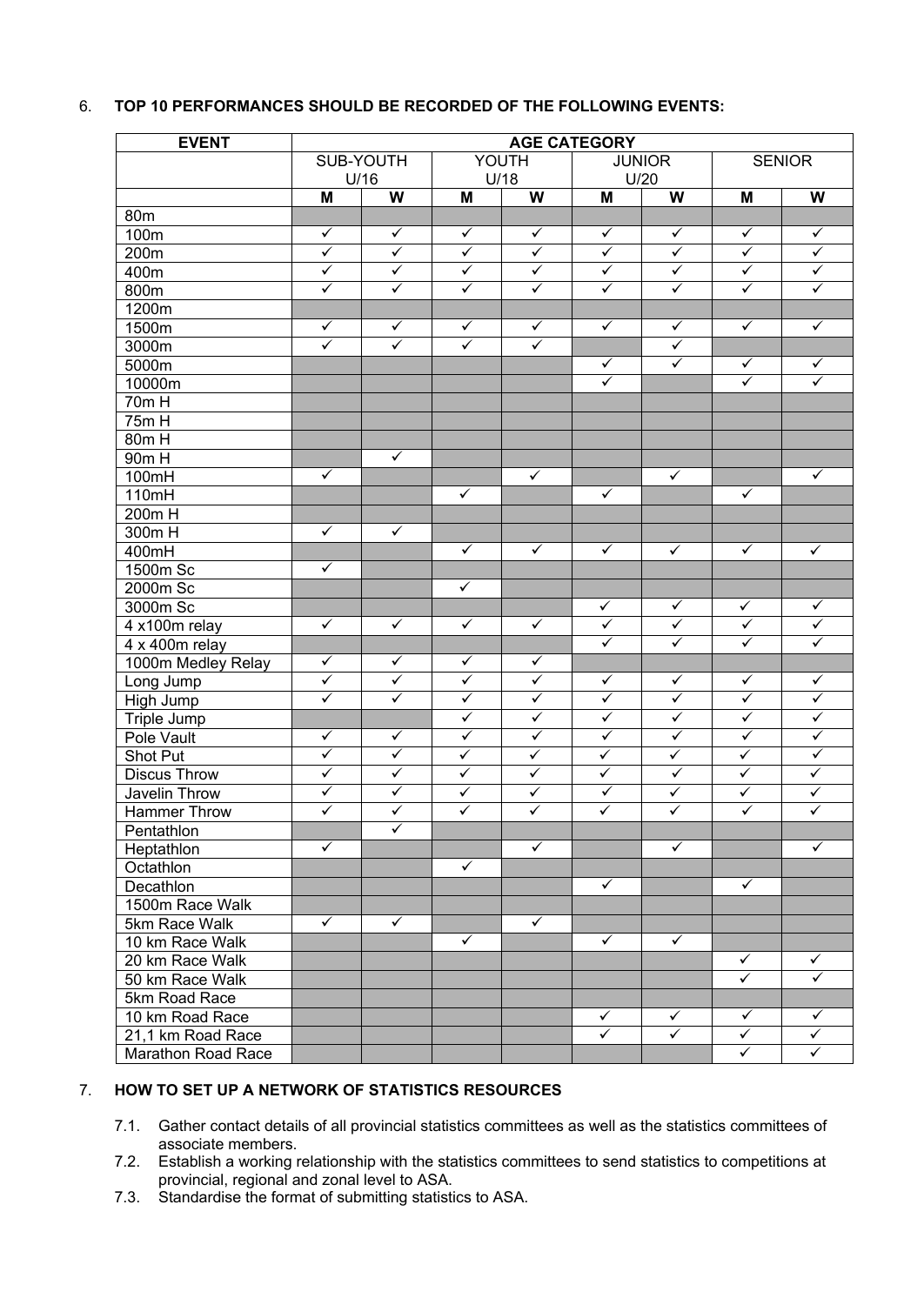- 7.4. Update the ASA ranking lists on the ASA web side and keep it up to date on a weekly basis.
- 7.5. Establish internet links between the ASA web sites and the web sites frequently used by ASA for gathering statistics such as the IAAF Ranking list, Aims Ranking list, Finnish ranking list and the Greek ranking lists.
- 7.6. Add all results of ASA Championships events on the ASA web side.
- 7.7. Add all results of the following international events on the ASA web side:
	- 7.7.1. Southern Region of the AAC Championships and zone 6 Championships including the results of the ASA Associate Members.
	- 7.7.2. AAC Championship Events
	- 7.7.3. IAAF Championships Events
	- 7.7.4. Olympic Games, Commonwealth Games and African Games Championships
- 7.8. Open a file on the ASA web site for summarised CV's of all athletes who represented South Africa internationally and keep them up to date.

## 8. **WHAT SHOULD THE CONTENT OF A STATISTICS BOOK BE**

The contents of the ASA Statistics book will be updated annually and published in January of each year. The ASA Statistics book will contain the following information:

- 8.1. Index
- 8.2. Message from the ASA President
- 8.3. Names and contact detail of Asa Statistics Committee
- 8.4. ASA roll of honour consisting of:
	- 8.4.1. Medal winners at Olympic Games
	- 8.4.2. Medal winners at Commonwealth Games
	- 8.4.3. Medal winners at All Africa Games
	- 8.4.4. Medal winners at IAAF World senior, junior and youth Championships
	- 8.4.5. World records held by South African senior, junior and youth athletes
	- 8.4.6. Positions seated by South African officials on ASA approved international organisations
	- 8.4.7. List of national Athletes
- 8.5. ASA and international fixtures list of the relevant year
- 8.6. ASA selection criteria for international competitions of the relevant year
- 8.7. Records for official seniors, sub-seniors, juniors and youth events listed as follows:
	- 8.7.1. Olympic Games record
	- 8.7.2. Commonwealth Games Record
	- 8.7.3. All Africa Games Record
	- 8.7.4. IAAF World Record
	- 8.7.5. AAC Record
	- 8.7.6. Southern region of AAC Record
	- 8.7.7. ASA Record
	- 8.7.8. Open (All-Comers) Record
	- 8.7.9. World Indoor record
- 8.8. The following ranking lists should be recorded:
	- 8.8.1. IAAF top 50 world senior ranking list of the previous year (All disciplines of Athletics)
	- 8.8.2. World top 50 junior ranking list of the previous year (All disciplines of Athletics)
	- 8.8.3. World top 50 youth ranking list of the previous year (All disciplines of Athletics)
	- 8.8.4. ASA top 50 senior ranking list of the previous year (All disciplines of Athletics)
	- 8.8.5. ASA top 50 junior ranking list of the previous year (All disciplines of Athletics)
	- 8.8.6. ASA top 50 youth ranking list of the previous year (All disciplines of Athletics)
	- 8.8.7. Averages of the top ten performances in IAAF official events the last 10 years in the categories senior, junior and youth